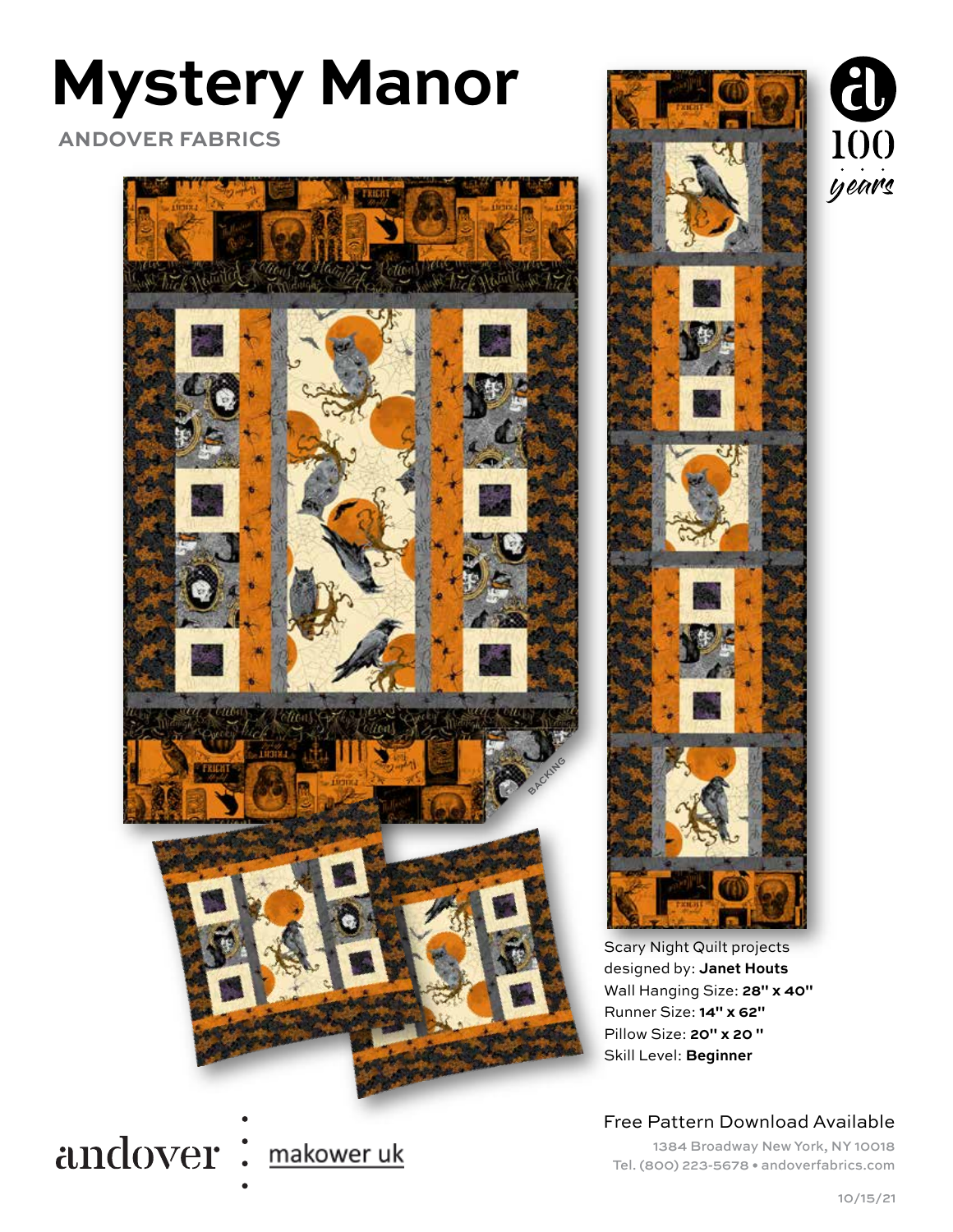## **Scary Night Quilt**

Introducing Andover Fabrics new collection: **MYSTERY MANOR** by Andover Fabrics Quilt Projects designed by Janet Houts

Wall Quilt finishes 28" x 40" Table Runner finishes 14" x 62" Pillow finishes 20" x 20"

*Watch out! The stroke of midnight is sure to bring chills with images of things that fly and creep by night. The easy piecing will give you time to make one, two, or all three projects. Choose from Halloween orange and black, or subtler purple and gray colorways.*

## **Fabric Requirements Fabric Requirements for Wall Quilt & 1 Pillow**

|                 |       | Yardage            | Orange    | Purple    |
|-----------------|-------|--------------------|-----------|-----------|
| <b>Fabric A</b> | set   | $\frac{3}{8}$ yard | $197-L$   | 197-K     |
| <b>Fabric B</b> | sash  | $\frac{1}{2}$ yard | $198 - 0$ | $198-C$   |
| <b>Fabric C</b> | set   | fat $\frac{1}{4}$  | $199-C$   | 199-P     |
| <b>Fabric D</b> | sash  | $\frac{1}{8}$ yard | $200-C$   | 200-P     |
| <b>Fabric E</b> | sash  | $\frac{1}{4}$ yard | $200 - 0$ | $200 - C$ |
| <b>Fabric F</b> | sash  | $\frac{3}{4}$ yard | $201 - 0$ | $201-C$   |
| <b>Fabric G</b> | block | fat $\frac{1}{4}$  | $201-P$   | $201-Y$   |
| <b>Fabric H</b> | sash  | $\frac{1}{8}$ yard | $202 - C$ |           |
| <b>Fabric I</b> | block | fat $\frac{1}{4}$  | $202 - L$ |           |
| <b>Fabric J</b> | sash  | $\frac{1}{2}$ yard | $202-Y$   | $202-P$   |
| <b>Fabric K</b> | set   | $\frac{1}{4}$ yard |           | $202 - C$ |
| <b>Binding</b>  |       | $\frac{3}{8}$ yard | $202-Y$   | $202-Y$   |
| *Backing        |       | 1 yard             | $199-C$   | 199-C     |
|                 | 121   |                    |           |           |

\*An additional **s** yard is needed for pillow backing Also needed for pillow: 20" pillow form or polyfil

#### **Fabric Requirements for Table Runner & 1 Pillow**

|                                                                   |       | Yardage            | Orange    | Purple    |
|-------------------------------------------------------------------|-------|--------------------|-----------|-----------|
| <b>Fabric A</b>                                                   | set   | $\frac{1}{2}$ yard | $197-L$   | $197 - K$ |
| <b>Fabric B</b>                                                   | sash  | fat $\frac{1}{4}$  | $198 - 0$ | $198-C$   |
| <b>Fabric C</b>                                                   | set   | fat $\frac{1}{4}$  | $199-C$   | $199-P$   |
| <b>Fabric D</b>                                                   | sash  | fat $\frac{1}{4}$  | $200-C$   | $200-P$   |
| <b>Fabric E</b>                                                   | sash  | fat $\frac{1}{4}$  | $200 - 0$ | $200 - C$ |
| <b>Fabric F</b>                                                   | sash  | $\frac{1}{2}$ yard | $201 - 0$ | $201-C$   |
| <b>Fabric G</b>                                                   | block | fat $\frac{1}{8}$  | $201-P$   | $201-Y$   |
| <b>Fabric H</b>                                                   | sash  | fat $\frac{1}{8}$  | $202-C$   |           |
| <b>Fabric I</b>                                                   | block | fat $\frac{1}{4}$  | $202-L$   |           |
| <b>Fabric K</b>                                                   | set.  | fat $\frac{1}{4}$  |           | $202-C$   |
| <b>Binding</b>                                                    |       | $\frac{3}{8}$ yard | $202-Y$   | 202-Y     |
| <i>*Backing</i>                                                   |       | 1 yard             | $199-C$   | $199-C$   |
| $*$ An additional $\frac{3}{4}$ yard is needed for pillow backing |       |                    |           |           |
|                                                                   |       |                    |           |           |

Also needed for pillow: 20" pillow form or polyfil



## **Cutting Directions**

**Note:** Read assembly directions before cutting patches. All measurements are cut sizes and include **4**" seam allowances.

A fat **8** is a 9" x 20"-22" cut of fabric. A fat **4** is an 18" x 20"-22" cut. Sashes are cut the exact lengths required plus **4**" seam allowances. WOF designates the width of fabric from selvedge to selvedge (approximately 42" wide).

#### **Cutting for Wall Quilt**

**Note:** Use Fabric K in the place of Fabrics H and I in the purple quilt.

| <b>Fabric A</b>     | Cut (1) panel $8\frac{1}{2}$ x $24\frac{1}{2}$ , cut crosswise                                                     |
|---------------------|--------------------------------------------------------------------------------------------------------------------|
| <b>Fabric B</b>     | Cut (2) sashes $5\frac{1}{2}$ " x $28\frac{1}{2}$ ", cut crosswise                                                 |
| <b>Fabric C</b>     | Cut (4) rectangles $4\frac{1}{2}$ " x $6\frac{1}{2}$ "                                                             |
| <b>Fabric D</b>     | Cut $((2)$ sashes $1\frac{1}{2}$ " x $28\frac{1}{2}$ "                                                             |
| <b>Fabric E</b>     | Cut (2) sashes $2\frac{1}{2}$ x $24\frac{1}{2}$                                                                    |
| <b>Fabric F</b>     | Cut (2) sashes $3\frac{1}{2}$ " x $24\frac{1}{2}$ ", cut lengthwise                                                |
| <b>Fabric G</b>     | Cut (6) squares $2\frac{1}{2}$ "                                                                                   |
| <b>Fabric H (K)</b> | Cut (2) sashes $1\frac{1}{2}$ x $24\frac{1}{2}$                                                                    |
| Fabric I (K)        | Cut (12) rectangles $1\frac{1}{2}$ " x $4\frac{1}{2}$ "<br>Cut (12) rectangles $1\frac{1}{2}$ " x $2\frac{1}{2}$ " |
| <b>Fabric J</b>     | Cut (2) sashes $5\frac{1}{2}$ x $28\frac{1}{2}$ "                                                                  |
| <b>Binding</b>      | Cut (4) strips $2\frac{1}{2}$ x WOF for binding                                                                    |
| <b>Backing</b>      | $Cut(1)$ panel $32''$ x WOF                                                                                        |

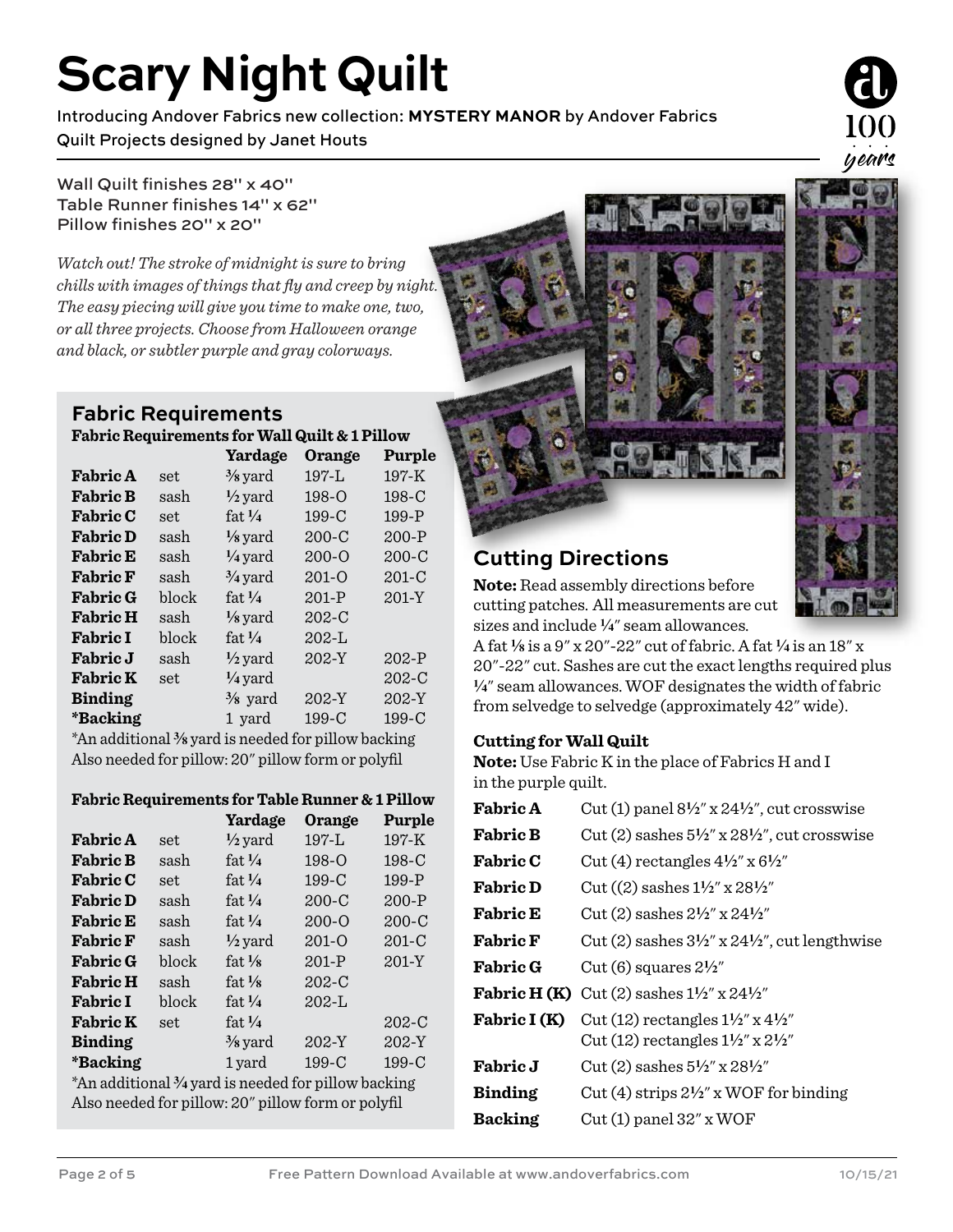## **Scary Night Quilt**

#### **Cutting for Table Runner**

Use Fabric K in the place of Fabrics H and I in the purple table runner.

| <b>Fabric A</b>     | Fussy-cut (3) birds $6\frac{1}{2}$ " x $8\frac{1}{2}$ "                                                                                   |
|---------------------|-------------------------------------------------------------------------------------------------------------------------------------------|
| <b>Fabric B</b>     | Cut (2) sashes $4\frac{1}{2}$ " x $14\frac{1}{2}$ ", cut crosswise                                                                        |
| <b>Fabric C</b>     | Cut $(2)$ squares $4\frac{1}{2}$                                                                                                          |
| <b>Fabric D</b>     | Cut (6) sashes $1\frac{1}{2}$ x $14\frac{1}{2}$                                                                                           |
| <b>Fabric E</b>     | Cut (4) sashes $2\frac{1}{2}$ x $12\frac{1}{2}$ "                                                                                         |
| <b>Fabric F</b>     | Cut (4) sashes $3\frac{1}{2}$ " x $12\frac{1}{2}$ ", cut lengthwise<br>Cut (6) sashes $3\frac{1}{2}$ " x $8\frac{1}{2}$ ", cut lengthwise |
| <b>Fabric G</b>     | Cut (4) squares $2\frac{1}{2}$                                                                                                            |
| <b>Fabric H (K)</b> | Cut (6) sashes $1\frac{1}{2}$ x $8\frac{1}{2}$ "                                                                                          |
| Fabric I (K)        | Cut (8) rectangles $1\frac{1}{2}$ " x $4\frac{1}{2}$ "<br>Cut (8) rectangles $1\frac{1}{2}$ " x $2\frac{1}{2}$ "                          |
| <b>Binding</b>      | $Cut(4)$ strips $2\frac{1}{2}$ x WOF                                                                                                      |
| <b>Backing</b>      | Cut $(2)$ panels $20''$ x 34", pieced to fit<br>quilt top with overlap on all sides                                                       |

#### **Cutting for 1 Pillow**

Use Fabric K in the place of Fabric I in the purple pillow.

| <b>Fabric A</b> | Fussy-cut (1) panel $6\frac{1}{2}$ " x $12\frac{1}{2}$ "                                                                               |  |
|-----------------|----------------------------------------------------------------------------------------------------------------------------------------|--|
| <b>Fabric C</b> | Cut $(2)$ squares $4\frac{1}{2}$                                                                                                       |  |
| <b>Fabric D</b> | Cut (2) sashes $1\frac{1}{2}$ " x $12\frac{1}{2}$ "                                                                                    |  |
| <b>Fabric E</b> | Cut (2) sashes $1\frac{1}{2}$ x $20\frac{1}{2}$                                                                                        |  |
| <b>Fabric F</b> | Cut (2) sashes $3\frac{1}{2}$ x $20\frac{1}{2}$ , cut crosswise<br>Cut (2) sashes $2\frac{1}{2}$ " x $12\frac{1}{2}$ ", cut lengthwise |  |
| <b>Fabric G</b> | Cut (4) squares $2\frac{1}{2}$ "                                                                                                       |  |
| Fabric I (K)    | Cut (8) rectangles $1\frac{1}{2}$ " x $4\frac{1}{2}$ "<br>Cut (8) rectangles $1\frac{1}{2}$ " x $2\frac{1}{2}$ "                       |  |
| Backing         | $Cut(1)$ square $24"$                                                                                                                  |  |

### **Making the Wall Quilt**

**1.** Referring to the Block diagram, join Fabric I (K for purple quilt) strips to each Fabric G square to make a block. Make 6 blocks. Set aside.



**Make 6 for Wall Quilt Make 4 for Table Runner Make 4 for Pillow**

**\*Purple = K**

- **2.** Join Fabric H (K) and Fabric E sashes to the sides of the Fabric A panel.
- **3.** Referring to the Quilt Diagram, sew 3 blocks alternately with 2 Fabric C rectangles to make a side unit. Repeat. Sew to the sides of the quilt. Add a Fabric F sash to the outside edges.
- **4.** Join a Fabric D, J, and B sash to make the top border unit. Sew to the top of the quilt. Repeat for the bottom.

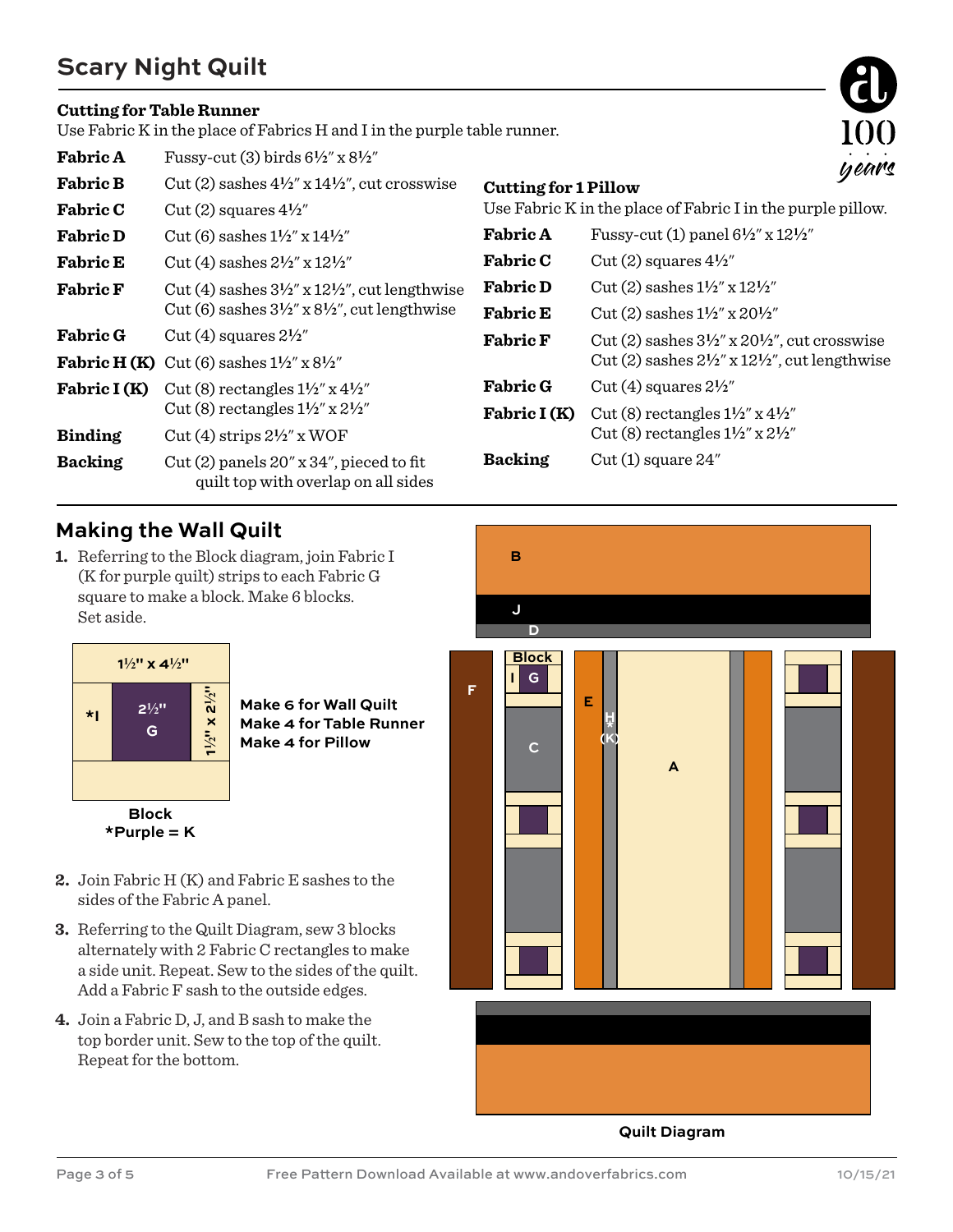## **Making the Table Runner**

- **1.** Referring to the Block diagram, join Fabric I (K for purple quilt) strips to each Fabric G square to make a block. Make 4 blocks. Set aside.
- **2.** Refer to the Table Runner Diagram for the next steps. Sew Fabric H (K) and Fabric F sashes to the sides of the Fabric A rectangles to make 3 bird units.
- **3.** Sew a Fabric C square between 2 blocks. Sew Fabric E and Fabric F sashes to sides of this to make a pieced block unit. Repeat to make a second block unit.
- **4.** Join the bird and block units with Fabric D sashes in the order shown, paying attention to the orientation of the birds. Finally, sew a Fabric B sash to the top and bottom.

## **Finishing the Wall Quilt or Table Runner**

**5.** Layer the quilt or table runner with batting and backing and baste. Quilt in the ditch around sashes and block patches. Quilt around the printed motifs. Bind to finish the quilt.

## **Making the Pillow**

- **1.** Follow directions in Step 1 above to make 4 blocks. Set aside.
- **2.** Sew Fabric D sashes to the sides of the Fabric A panel.
- **3.** Join a Fabric C square between 2 blocks as shown in the Pillow Diagram. Sew to a side of the pillow. Repeat on the opposite side. Sew shorter Fabric F sashes to the sides.
- **4.** Sew Fabric E and Fabric F sashes to the top. Repeat for the bottom.

## **Finishing the Pillow**

**5.** If you wish to quilt the pillow top, layer it with batting and an inner lining. Quilt as desired. Position the pillow front on top

of the backing, right sides together. Pin all around. The backing is larger than the pillow top. Stitch in a  $\frac{1}{4}$ " seam, leaving a generous opening along one side, not at a corner. Backstitch at the opening to secure. Trim the backing even with the pillow front, and trim the corners. Turn right side out and use a knitting needle from the inside to push the seam so there are no puckers. Press the edge. Lightly stuff with polyfil or a 20" pillow form. Stitch the opening closed.











#### **Table Runner Diagram**